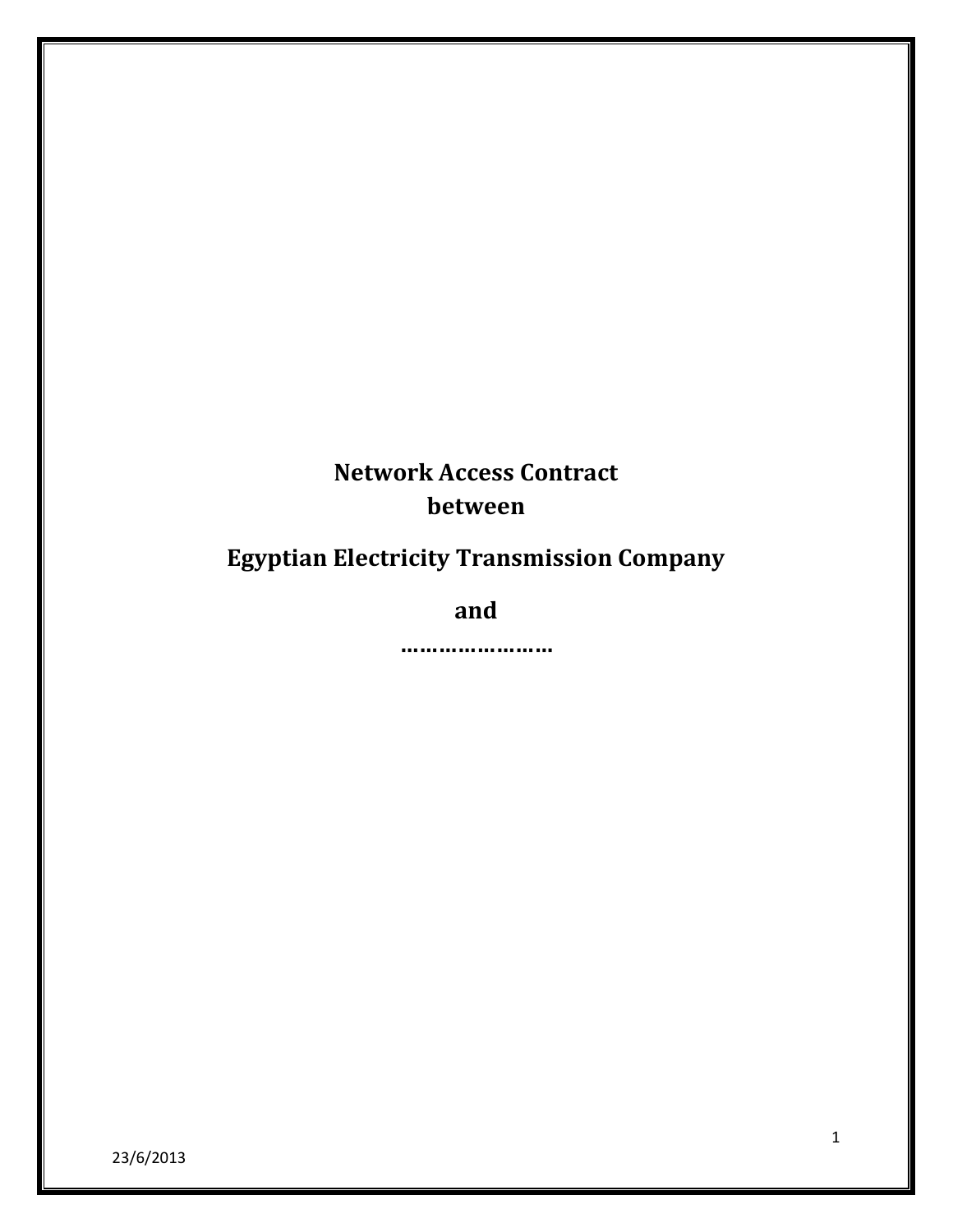This Contract is made at Cairo, Egypt, the Sunday  $23^{rd}$  of June 2013 Between

**The Egyptian Electricity Transmission Company (EETC)** whose principal office is located at Emtedad Ramsis St ,Ministry of Electricity building, Abbasia , Cairo Egypt .

Represented by Mr Fatahallah Mohamed Lotfy Shalaby in his capacity as the EETC Chairman,

And has a License no. 1/transmission, dated 3/3/2003 to Buy, Transmit and Sell Electrical Energy Issued by the Egyptian Electric Utility and Consumer Protection Regulatory (EgyptERA)

hereinafter referred to as «**EETC**»,

and

**…………………………**, a company incorporated under the provisions of the laws of Egypt, whose principal office is located at …………………………………………………………………………………………….Represented by ……………………………….in his capacity as Chairman, and has a License no……………….dated ……………….. to Generate and Sell Electrical Energy Issued by the Egyptian Electric Utility and Consumer Protection Regulatory…….. (EgyptERA) hereinafter referred to as «**Network User**»

## *Second Party*

*First Party*

EETC and Network User are collectively referred to as the «Parties»

## **Guarantees**

The Second Party pay a Guarantee Amount via a certified check from the bank………………….. with an amount equivalent to two (2) months of Network Access Charges to be submitted one month prior to Effective Date. The Guarantee amount shall be reviewed annually according g to the average monthly transmitted energy in the previous year considering the current Network Access Tariff. The Second Party has the right to be refunded the Guarantee Amount at the end of this contract or at the Termination Date of this contract after deducting any amounts due to EETC at that date.

## **Appendices**

- Appendix 1: Network Access Tariff;
- Appendix 2: Data sheet of the Power Plant owned by the Second Party;
- Appendix 3: Data sheet of the Customers contracted with the Second Party
- Appendix 4: Calculation of Monthly Invoice;
- Appendix 5: Draft Minuets of Meeting between the Parties for the energization of Interconnection Facilities for testing.
- Appendix 6: Metering Code
- Appendix 7: Draft Minuets of Meeting between the Parties for the Effective Date.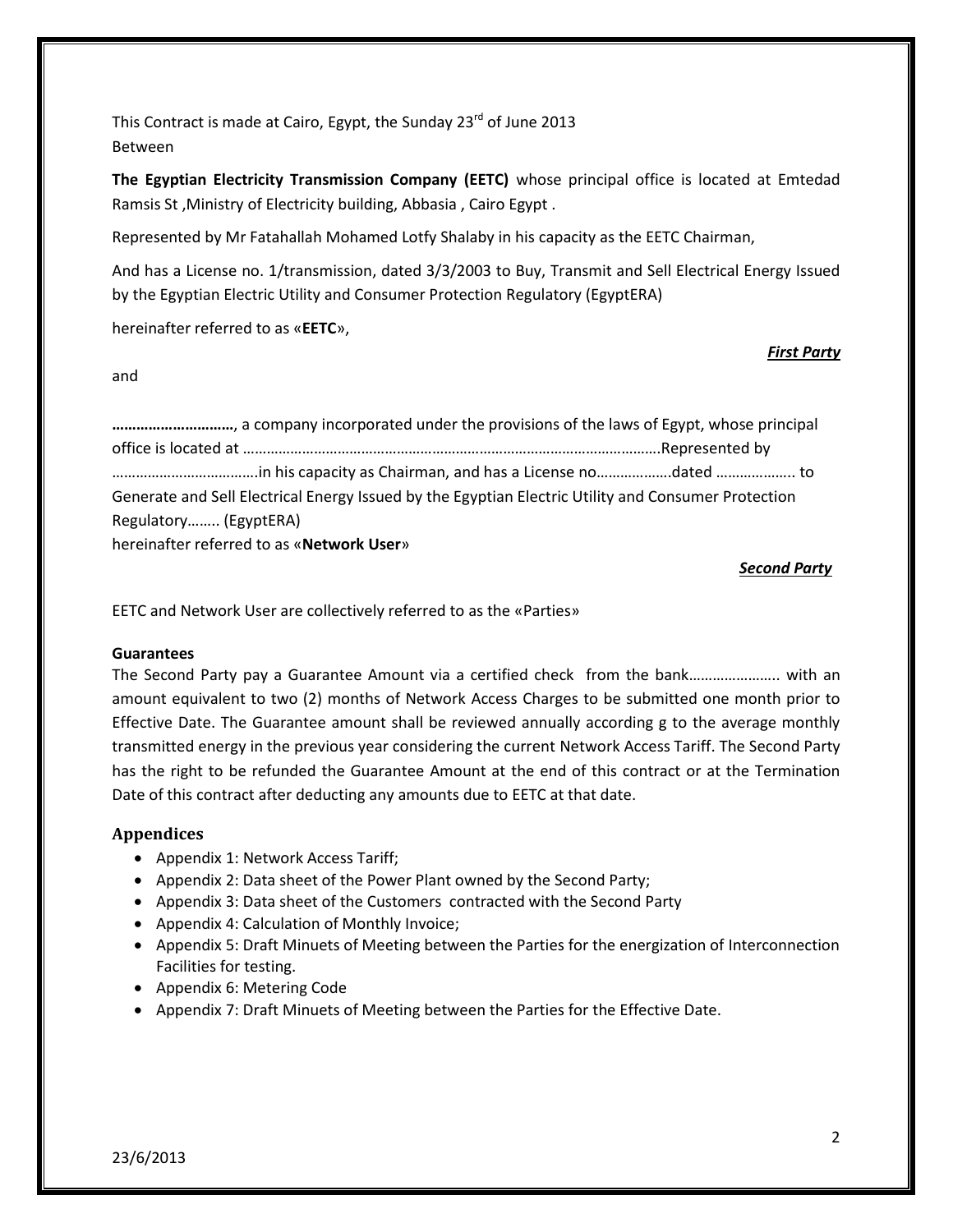#### **Preface**

**Whereas,** EETC owns and operates the Egyptian Electricity Transmission Grid ("**Transmission Grid**" or "**Transmission Network**") and transmits all electricity which it receives at the Connection Points to the Delivery Points, pursuant to a license issued by "EgyptERA" at regulated Network Access Tariff approved by EgyptERA.

**Whereas,** the Second Party (Network User) owns and operates …………. Power Plant with a capacity of …… M.W defined in Appendix (2) located at ………… and has a generation licence issued by "EgyptERA" to generate electricity from wind energy. The Second Party has entered into a Connection Contract with the First Party on …………………… to interconnect his Power Plant to EETC Network and also the Second Party entered into Power Purchase Agreement(s) (PPA) for selling electricity generated from his Power Plant to the Customers defined in Appendix (3).

**Now, therefore,** in consideration that the Second Party required to use the First Party's Network to transmit the electricity produced from his Power Plant to its own Customers and the First Party agreed according to the covenants contained herein,

The two Parties agreed as follows:

#### **Article 1**

The Preface and Appendices represent an integral part of this contract, and in the event of a discrepancy between the Contract Articles and the Appendices, the following order applies:

- 1. Contract Articles
- 2. Contract Appendices

## **Article 2 Terms and Definitions**

*Transmission Network:* system of transmission lines, cables, equipment, structures and supports, substations and other facilities connected to each other through high and extra high voltages, owned and operated by the EETC and referred to in this contract as "**EETC Network"** for the purpose of receiving and transmitting electricity;

*Grid Code:* rules that specifies the basis, procedures and standards that govern the connection with the Transmission Network as well as its planning, operation, maintenance and development. The Grid Code shall be valid after the approval of EgyptERA;

*Connection Points:* the physical point(s) where the Power Plant of the Network User is interconnected with the EETC Network;

*Delivery Points:* the physical point(s) that connect the Customers with the EETC Network;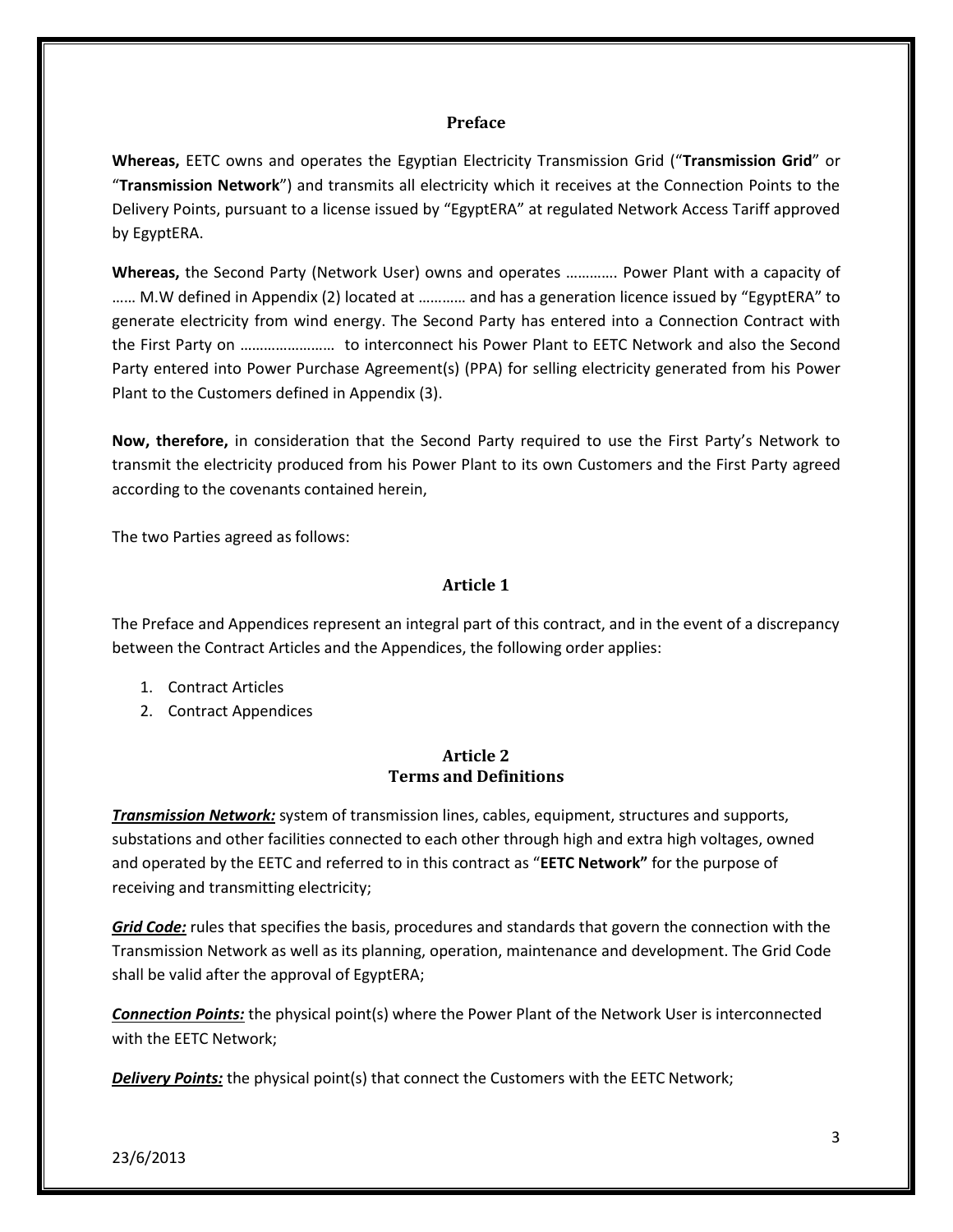*Transmitted Energy:* The energy delivered from the Power Plant subject of this Contract and recorded at the Metering Equipment at the Connection Points;

*Effective Date:* A date Defined in the Agreement in Appendix 7 when the Second Party started to deliver electricity for sale at the Connection Point(s) and to transmit it to the Second Party Customers according to this Contract;

*Commercial Operation Date*: the date of starting the operation of the Power Plant commercially;

*Network Access Tariff:* Transmission Network access tariff (piaster/ KWH transmitted) approved by EgyptERA for each voltage level;

*Contractual Year:* twelve (12) months starting from the Effective Date;

*Billing Period:* a month, starting at 12.00 PM on the first day of the Month till 12.00 PM on the first day of the next Month. The first Billing Period starts from the Effective Date until 12.00 PM on the first day of the next Month;

*Month:* Calendar month;

*Interest Rate:* the announced annual interest rate of the Central Bank of Egypt;

**Business Day:** any day of the week other than Friday or national holiday;

*Force Majeure Event:* any event or circumstance or combination of events or circumstances that is beyond the reasonable control of a Party and that does not occur because of dereliction or indifference or intended bad behavior, this force majeure includes for example and not limited to ( earthquakes, storms, lightening, explosions, epidemics, wars, public rioting, civil strikes, sabotage) This event could materially and adversely affects the performance by such affected Party of its obligations under or pursuant to this Contract including a Party's ability to deliver, transmit or receive Electricity; provided, however, that such material and adverse effect could not have been prevented, overcome or remedied in whole or in part by the affected Party through the exercise of diligence and reasonable care.

*Grid Connection Contract:* The contract signed between the two Parties which enables the Network User to connect his Power Plant to EETC Network at the Connection Point(s);

*Customers:* the customers (defined in Appendix 3) who signed power purchase agreement with the Network User for purchasing the electrical energy generated from his Power Plant at the Delivery Points;

*Payment Period:* ten (10) business days starting from the Network Access Invoice delivery date;

*Metering Equipment:* all meters and metering devices (including remote terminal units) owned by either Party used to measure the delivery and receipt of electrical energy at the Connection Point(s) and the Delivery Point(s) according to Appendix 6;

*Agency (EgyptERA):* Egyptian Electric Utility and Consumer Protection Regulatory .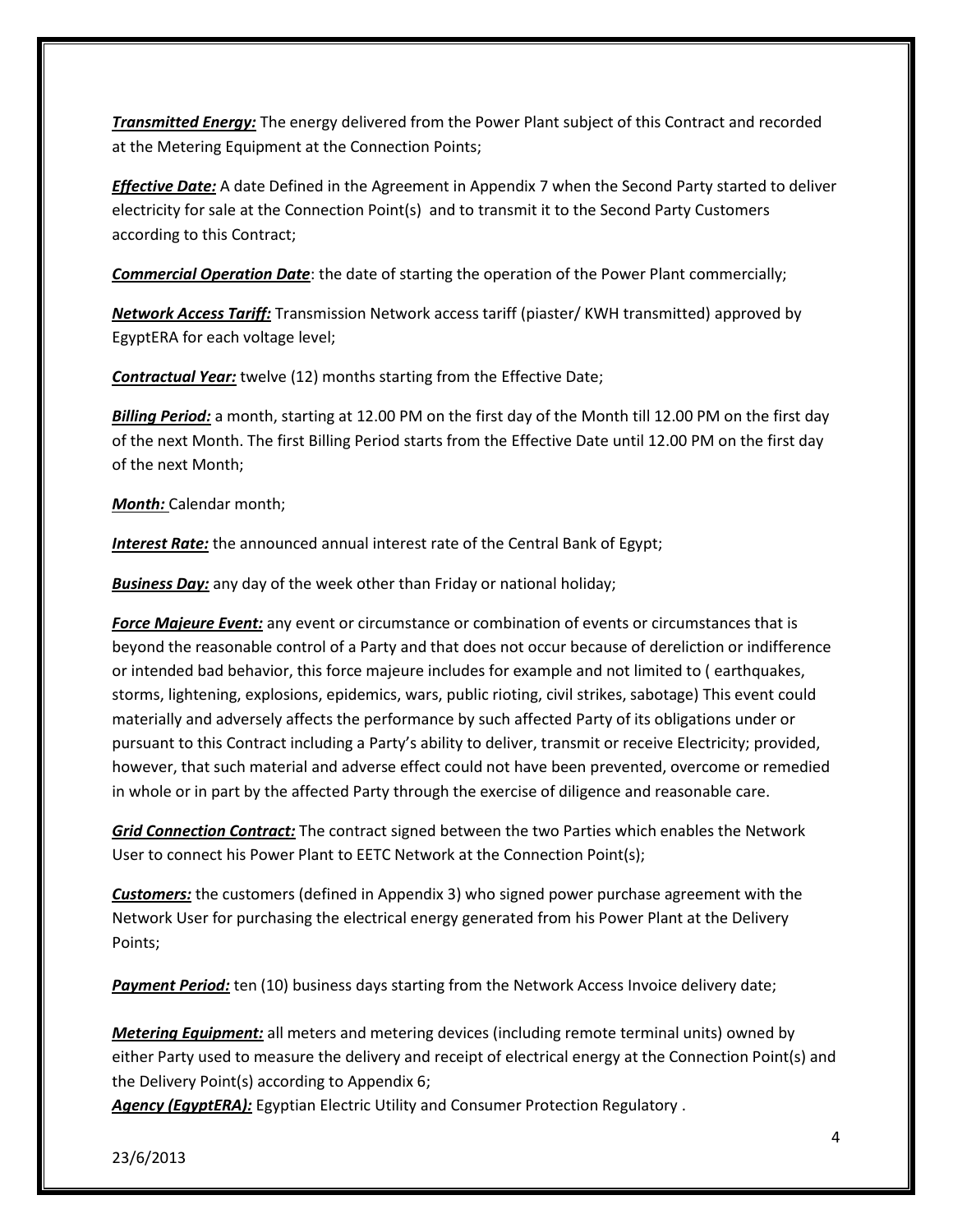# **Article 3 Subject Matter**

The First Party is liable to provide the Second Party access to EETC Network, for the purpose of transmitting all the electrical energy generated from the Second Party`s Power Plant within the contracted capacity to his Customers specified in (Appendix 3) against the payment of Network Access Tariff approved by EgyptERA.

# **Article 4 Contract Term and Termination**

## *4-1. Contract Term*

This Contract comes into force on the signing date of this contract except for the articles relevant to billing, which come into force on the Effective Date. The contract is valid until the end of the first Contractual Year and to be automatically renewed for other contractual years provided that the Second Party`s Grid Connection Contract and the Generation License, issued by EgyptERA, are still valid.

## **4-2. Contract Termination Cases**

The Contract shall be terminated in the following events:

- 1. Termination of Grid Connection Contract;
- 2. Termination or non-renewal of Generation License issued for the Second Party by EgyptERA;
- 3. The Second Party's request by providing a written notice to the First Party according to Article (14) subject to a notice period of ninety (90) days.
- 4. The First Party has the right to suspend this contract, after a 30 days' notice of payment to the Second Party, in case the First Party`s account receivables from the second party reached an amount equivalent to two (2) months of network access charges, in addition to the accrued Interest Rates on the receivables according to Article (7) of this Contract. This Contract is automatically terminated without prior notice after three (3) months from the ending date of the mentioned notice period. In all cases the First Party shall notify EgyptERA about the termination otherwise, the First Party loses its right of terminating this Contract on his own.

## **4-3. Liabilities in Case of Termination**

Each party is not liable to the other Party after the Termination Date of this Contract except for those liabilities rose according to this Contract before the Termination Date or those liabilities that - according to this Contract - continue after the Termination Date.

## **Article 5 Network Access Tariff**

5-1. The Second Party shall pay the First Party for every kwh transmitted from the Connection Points to the Delivery Points of each Customer. A single Network Access Tariff is applied for each voltage level irrespective of the distance between the Connection Points and the Delivery Points. In case the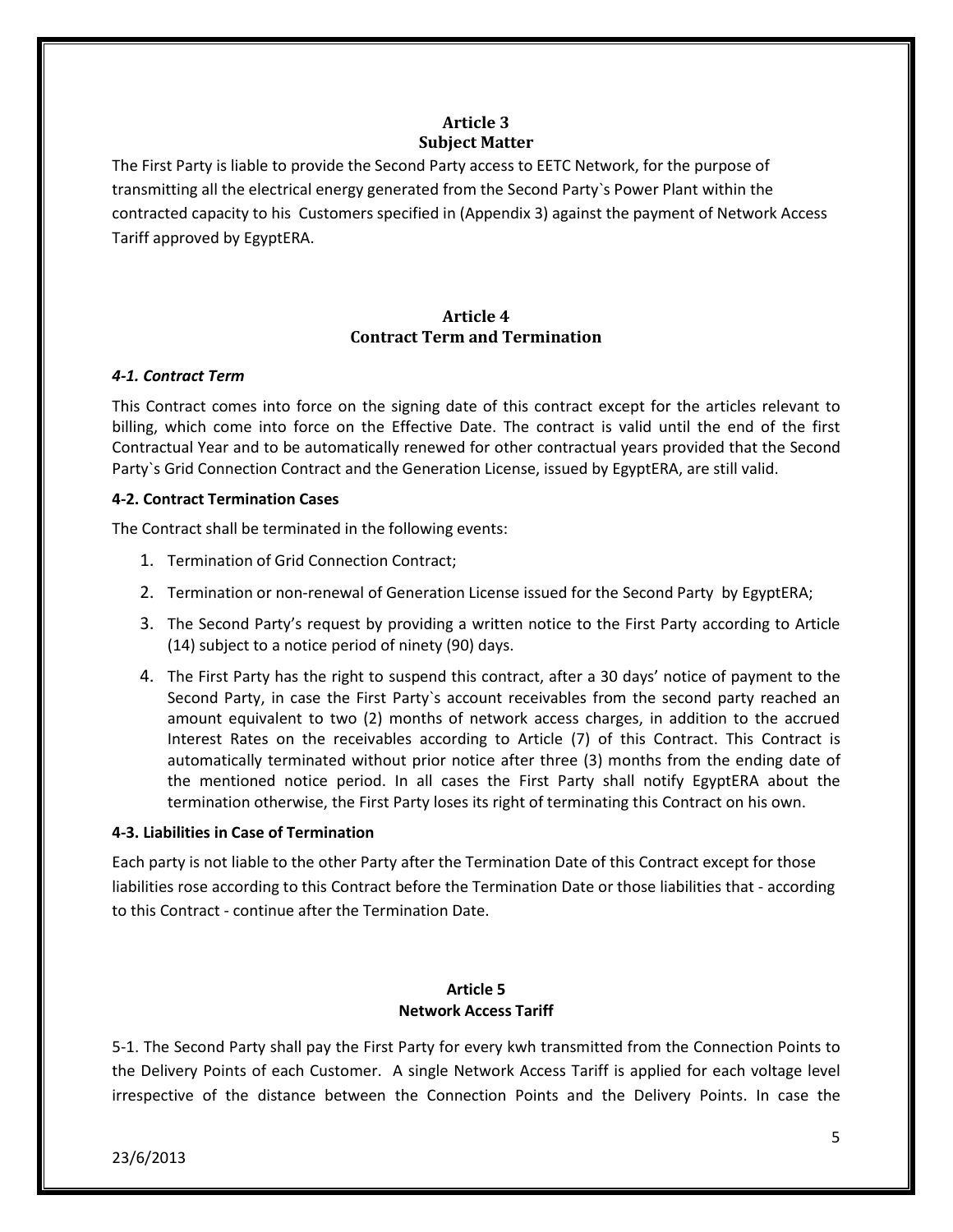Connection and Delivery points have different voltage levels, the Network Access Tariff for the lower voltage level shall be applied.

5-2. The First Party has the right to modify the Network Access Tariff; however, this modification will not be valid except after EgyptERA's accreditation. The First Party is obliged to inform the Second Party, in writing, about any modification on the Network Access Tariff within maximum ten (10) days starting from EgyptERA's accreditation date.

# **Article 6 Metering**

6-1 The Second Party shall procure, supply, install, test, adjust, operate and check the Primary and Backup Metering Equipment at all Connection Points in accordance with the technical requirements specified in Appendix (6). The First Party shall own the Primary Metering Equipment and the Second Party shall own the Backup Metering Equipment.

6-2 The First Party shall install, at the expense of the Second Party, the Metering Equipment and devices for the measurement and recording of electric energy feed-in at the Delivery Points in accordance with the technical requirements specified in Appendix (6).

6-3 The Metering Equipment measures both Active & Reactive power and energy and accumulated measurements during On & Off peak periods. These measurements are read and recorded for each Billing Period by the First Party representatives in the presence of the Second Party representatives. The metering points, meter types, serial numbers and the equipment installed at Connection Points are shown in Appendix (2). Furthermore, the metering points, meter types, serial numbers and the equipment installed at Delivery Points are shown in Appendix (3). The two Parties are obliged to update the above data in case of any modification in metering points.

6-4 The First Party shall, also at the presence of the Second Party, seal the Metering Equipment and calibrate them periodically.. Neither Party is allowed to perform any modification to these devices or removing the seals or relocating them except after the approval of the other Party. The Second Party has the right to request and witness additional testing and calibration of the Metering Equipment and the First Party has to accept, at the expense of the Second Party. If any damage or loss or fault or recording stoppage took place in this equipment, the amount of transmitted electric energy during the damage period of the meters is estimated according to the EETC's Commercial Regulation.

# **Article 7 Billing and Settlement**

# *7-1. Preparation of Invoice*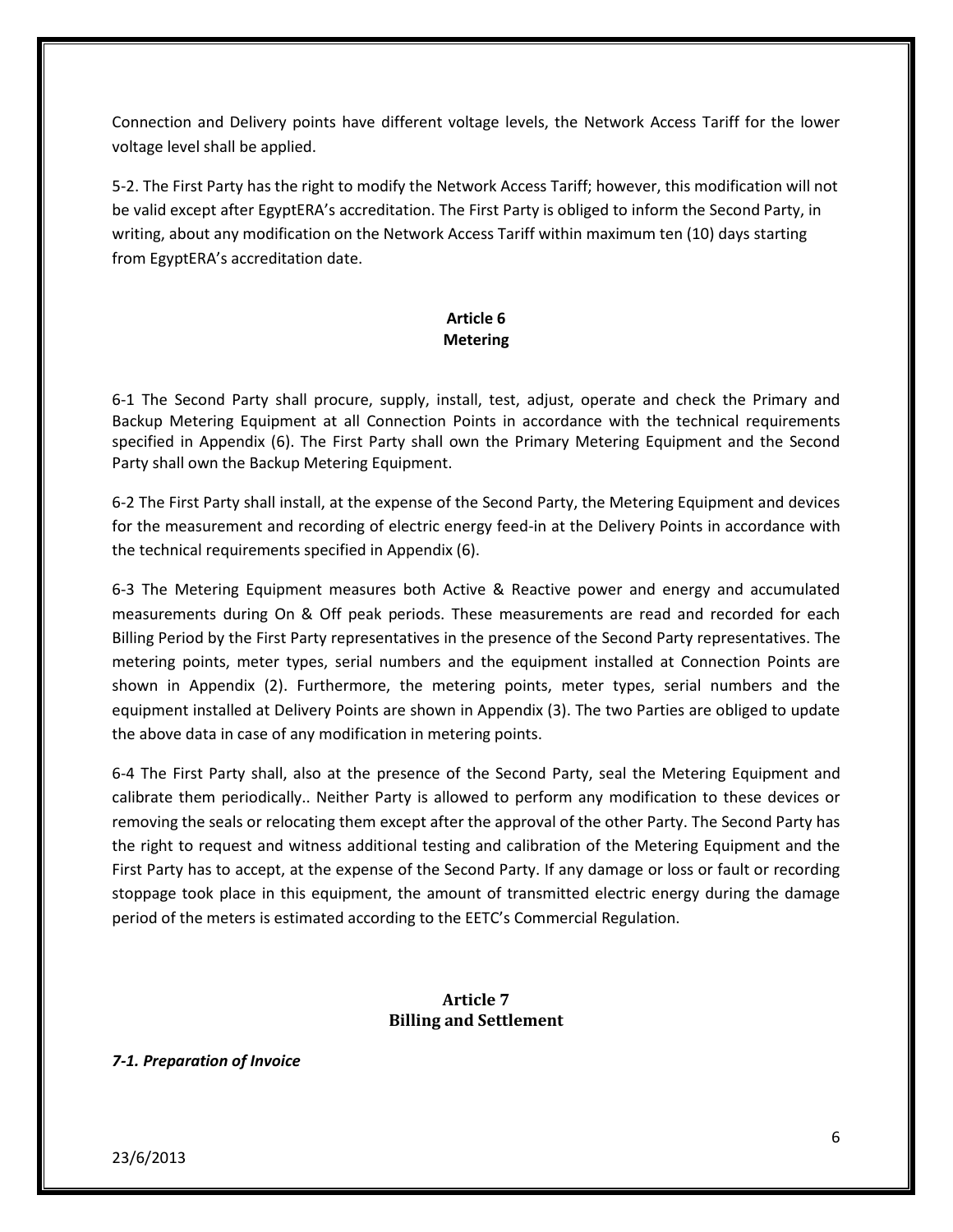For each Billing Period, the Second Party shall submit to the First Party, on the (5<sup>th</sup>) fifth Business Day of the Month, the data defined in Appendix (4). The First Party shall use this data to prepare the Invoice (after checking it with the amounts metered and measured at the Connection Points) using the methodology in the Appendix (4) and the prevailing Network Access Tariff.

## *7-2. Issuing and Reviewing the Invoice*

The First Party shall issue a payment notice to the Second Party attached with monthly invoice indicating the amount of the Network Access Charges for the Billing Period and the clarification data for the invoice calculation .The Second Party has the right to review each invoice, and if it disagrees with the determination of the amounts owed under such invoice, may request in writing clarification of such invoice from the First Party within five (5) Business Days from the date of receiving such invoice. The First Party shall review the request and reply to it within Ten (10) Business Days. In case of correction in the invoice is required, the correction will be reflected in the following invoice.

## *7-3. Payment of Invoices*

The existence of a Dispute with regards to any amount shown on an invoice shall not affect the obligation of the Second Party to pay the First Party the total invoice amount, , in cash or via bank transfer within ten (10) Business Days from receiving the payment notice. If the Second Party did not pay the invoice within the Payment Period, it shall bear a default interest as of the due date till actual payment is made, at the Interest Rate.

If the Second Party did not respond to two (2) written notices from the First Party within a period of thirty (30) Days from receiving the payment notice, EgyptERA shall be notified so as to take the necessary action as per Article (45) of Chapter (5) "Suspension or Revocation of License" from the General Condition of License applied and the First Party has the right to take any proceedings to collect such invoice.

## *7-4. Correction of Invoice*

Either Party shall have the right to request a correction to be made to an invoice. Such request for correction shall be made in writing within three (3) Months from the date of the invoice's issuance (even if the invoice was paid). The resolution of the request for invoice correction will be done in accordance with Article 13 "Dispute Resolutions" herein this contract.

#### *7-5. Fees, Stamps and Taxes*

All charges, stamps and taxes enforced by the Egyptian law to other relevant entities shall be added to the Network Access invoice.

## **Article 8 Suspension and Limitation of Network Access**

#### *8-1. Cases for Suspension and Limitation of Network Access*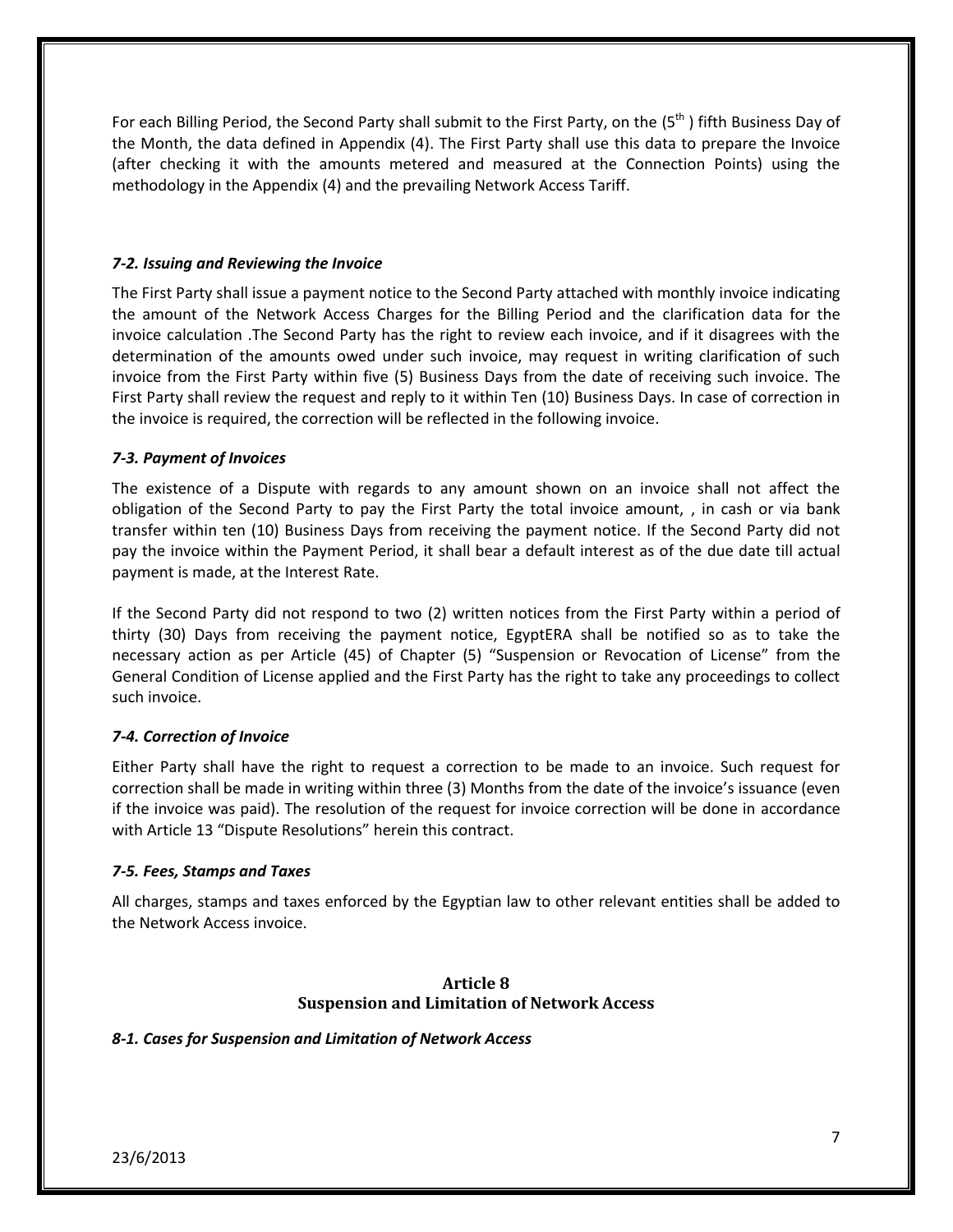- 1. The First Party has the right to suspend the Network Access with a previous written notice to the Second Party as well as to EgyptERA. The suspension doesn't come into force except after the approval of EgyptERA. The suspension can take place only if the Second Party:
	- does not provide access to Metering Equipment to the First Party or its authorized representatives that must comply with the safety regulations;
	- is not complying with any of this Contract Articles or Appendices
- 2. The First Party is entitled to partially or totally disconnect the Second Party`s generators in Emergency Cases that may result in interrupting or disconnecting the transmitted energy. These Emergency Cases include for example (fires, unscheduled maintenance and danger on labor or equipment). In all cases the First Party is obliged to inform the Second Party about the preliminary reasons for this disconnection within eight (8) hours at maximum since the start of disconnection. The detailed written report containing the reasons behind this disconnection shall be submitted as soon as possible to the Second Party no later than one (1) Week from the start of the disconnection. The First Party is also obliged to supply the Second Party's Customers with the full electricity needed to satisfy their demand during the interruption period in accordance with the terms of energy supply contract signed between the Customers and the First Party.

## *8-2. Obligations in Cases of Suspension and Limitation of Network Access*

The interruption or restriction of Network access by the First Party as per the provisions of this Contract shall not exempt the Second Party from the existing payment obligations for the Invoices due or from compliance with other obligations towards the First Party. The Second Party is entitled to be compensated from the First Party in cases of suspension and limitation of Network Access resulting from causes attributed to the First Party (except in case of Force Majeure) and lasting for more than seven (7) successive Days. The compensation value is calculated starting from the end of the first 48 hours from the beginning of the suspension and limitation of Network Access. The two Parties shall agree on the compensation value in accordance with Article (13) "Dispute Resolution" herein this Contract.

#### *8-3. Mitigation of the Network Access Limitations Consequences*

If it is reasonably practicable for the First Party to give notice of its intention to interrupt or reduce receipt of Electricity and it is practicable to seek agreement with the Second Party on the timing of the interruption or reduction and if agreement is reached, the Second Party shall comply. The First Party shall also use all prudent and reasonable practices to limit the duration and adverse effect of such interruption or reduction upon the Second Party. The First Party`s given notice to the Second Party under this clause shall not void the Second Party's right to request compensation in accordance with Clause (8-2).

#### *8-4. Network Access Priority*

In case of Suspension and Limitation of Network Access in accordance with this Article, the renewable power plants has the priority for Network Access over the conventional power plants, and in case of existence of more than one renewable power plant (wind and solar), priorities are determined in accordance with the latest Commercial Operation Date of each and without prejudice to the Grid safe and secure operating conditions.

## **Article 9 Force Majeure**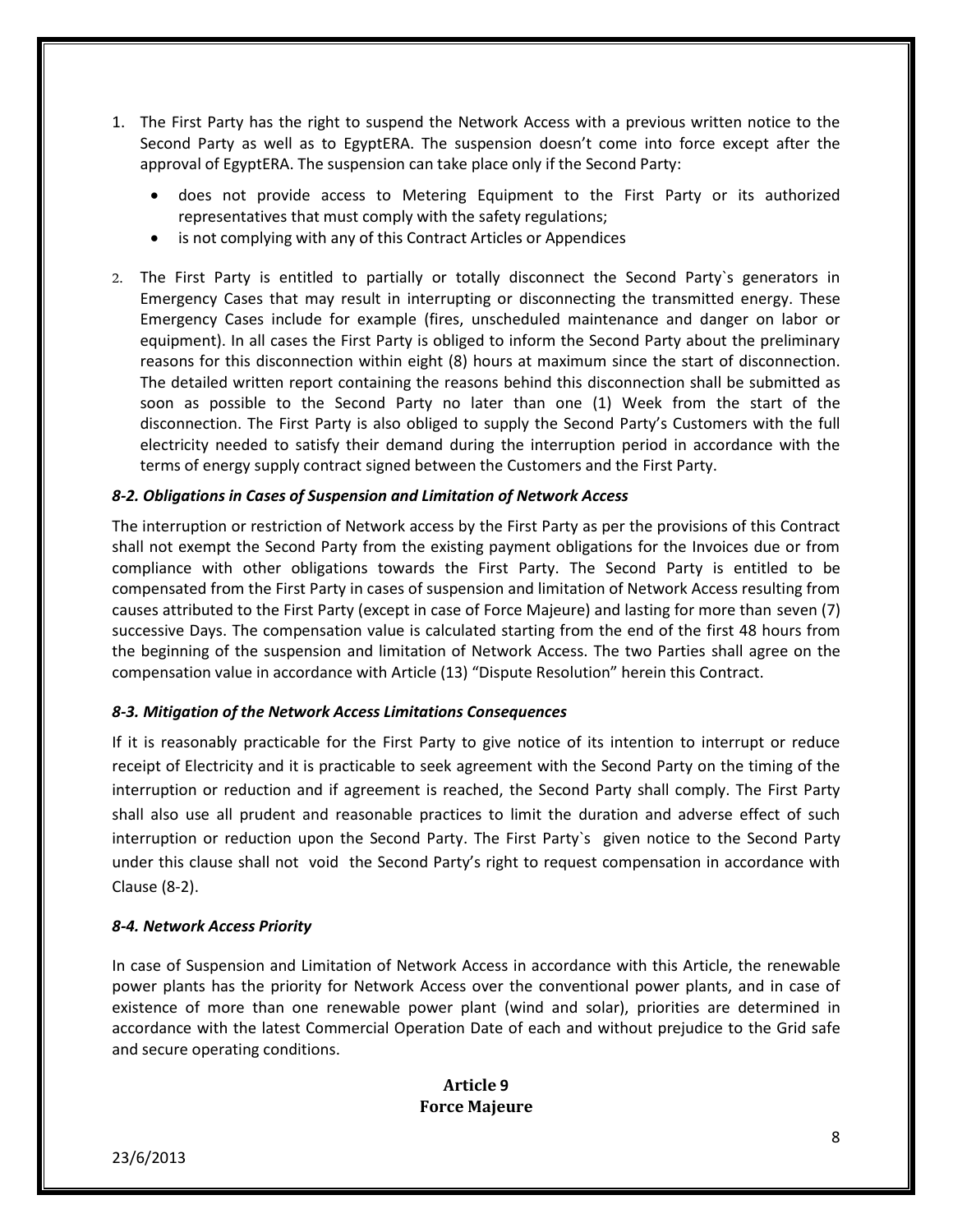9-1. If by reason of a Force Majeure Event a Party is wholly or partially unable to carry out its obligations under this Contract, the affected Party shall give the other Party notice of the Force Majeure Event as soon as practicable, and not later than 48 hours after the affected Party becomes aware of a Force Majeure Event or its consequences, through fax or written letter including the Force Majeure Event and its effect on carrying out the obligations, as well as the suitable recovery measures of the event as fast as possible. The unaffected Party shall do all reasonable endeavours to mitigate the effect of the Force Majeure on the affected Party.

9-2. The affected Party shall not be liable for any failure or delay in performing its obligations during the existence of the Force Majeure Event except for payment of the invoices issued and delivered during or before the period on which the Force Majeure Event occurred.

# **Article 10 Governing Laws and Language**

The Contract provisions shall be interpreted, construed and governed by the laws and regulations of Arab Republic of Egypt.

This Contract is executed in the Arabic Language which shall be regarded as the authoritative and official text. The Parties hereto agree to provide translation of this Contract in the English language. This translation may be relied upon as being an accurate representation.

# **Article 11 Contract Modification**

11-1. Either Party shall have the right to suggest amendments on the articles of this Contract or its Appendices. In case that both Parties agree on the amendments, a written notification should be delivered to EgyptERA. Any amendment shall not come into force unless after EgyptERA approval.

11-2. Likewise, any consequent amendments which are issued by EgyptERA or any other legally authorized party or designated authority, and any amendments in the laws and regulations related to Articles hereof, shall apply.

11-3. The First Party shall notify in writing or via e-mail as soon as possible, the Second Party with the approved amendments (except for the amendments issued by laws), possibly before they become effective.

# **Article 12 Assignment of the Contract**

12-1. The Second Party has the right to assign this contractual relationship, with all rights and duties, to a potential legal successor upon the successor's approval and provided that the legal successor has a license to practice the same business issued by EgyptERA. The Second Party is obliged to notify EgyptERA about this assignment at least thirty (30) Days before it comes into force. This assignment shall not become effective except after EgyptERA's approval.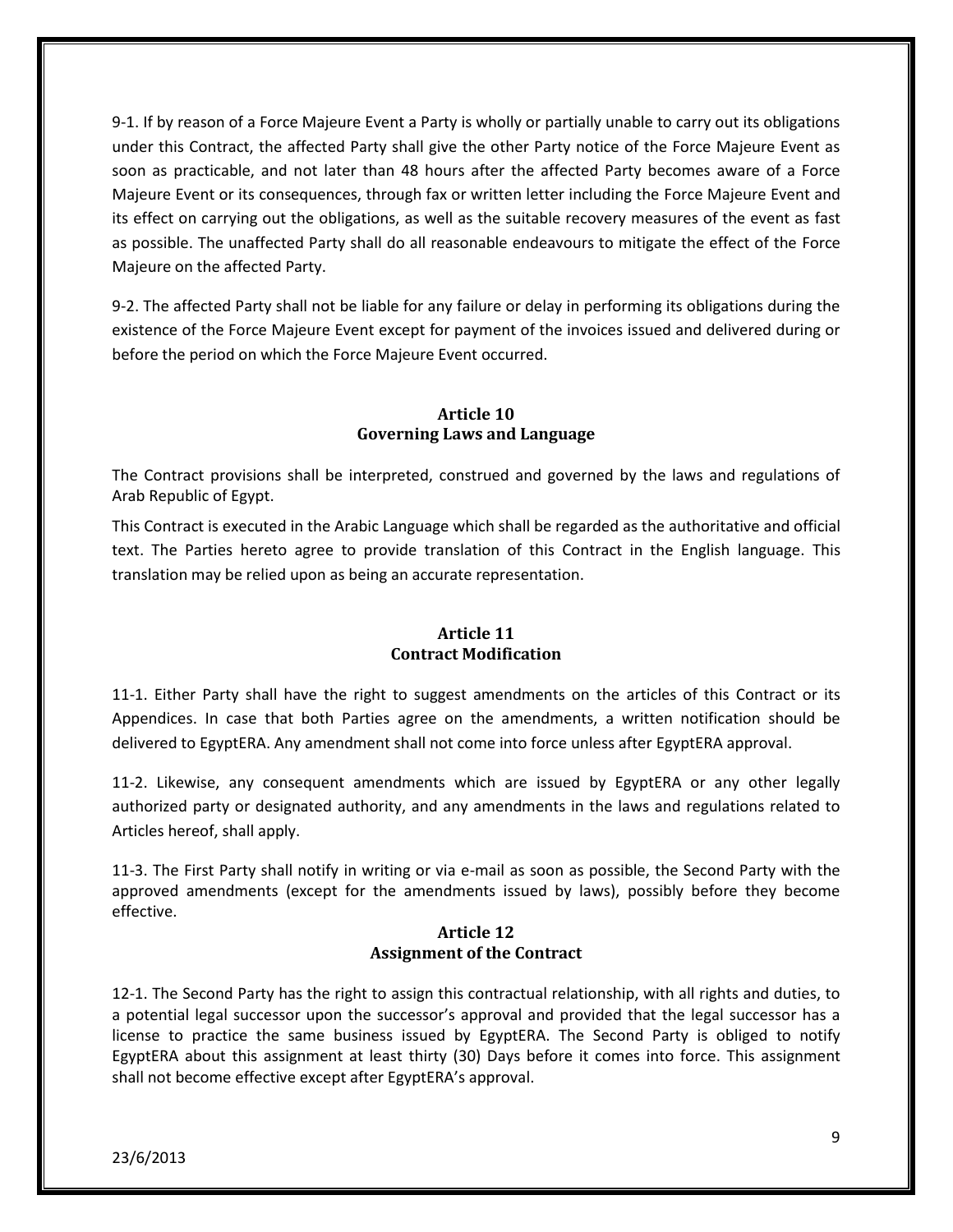12-2. If the Transmission license issued by EgyptERA to the First Party is assigned to another new entity after signing this Contract, all the obligations and responsibilities herein this Contract is reassigned from the First Party to this new entity.

# **Article 13 Dispute Resolutions**

13-1. In the event that a dispute or disagreement arises between the two Parties concerning the implementation or interpretation of any article of this Contract or not fulfilling any of the obligations under this Contract, the Parties shall attempt in good faith to settle such dispute by mutual discussions within thirty (30) Days after the date that the disputing Party gives a written notice of the such dispute or disagreement to the other Party.

13-2. In the event that the dispute is not resolved, any Party may refer the dispute to the EgyptERA for further consideration and resolution.in accordance with the prevailing issued regulations.

# **Article 14 Arbitration**

In case that any party rejects EgyptERA's decision in accordance with Article 13 "Dispute Resolution" herein this Contract, the dispute shall be finally settled by arbitration in accordance with the rules of Cairo Regional Centre for International Commercial Arbitration. The seat of arbitration shall be Cairo and the arbitration decision shall be final and obligatory

# **Article 15 Notices**

15-1. All notices, correspondences, requests and delegations shall be made in writing and shall be effective when received by personal delivery, registered mail, fax or certified e-mail by the designated representative of the intended Party and with acknowledgment of receipt, at such Party's address set forth above.

15-2. Each party shall inform the other party with any changes in its permanent address mentioned in this contract within a month; if it didn't, all correspondences which have been delivered to the old address are considered to be effective.

# **Article 16 Final Provisions**

16-1. Neither Party shall be liable to the other Party under this Contract for any tort, warranty, strict liability or any other legal theory which causes any indirect, consequential, incidental, punitive or exemplary damages. Neither Party shall have any liability to the other Party except pursuant to, or for breach of, this Contract.

16-2. Any fines or other penalties incurred by a Party for non-compliance with laws of Egypt shall not be reimbursed by the other Party but shall be the sole responsibility of the non-complying Party.

16-3. Coming into force of this Contract annuls all earlier agreements in relation to any article tackled in this Contract except the Grid Connection Contract signed between the two Parties and the Supply Contracts signed between the First Party and the Customers.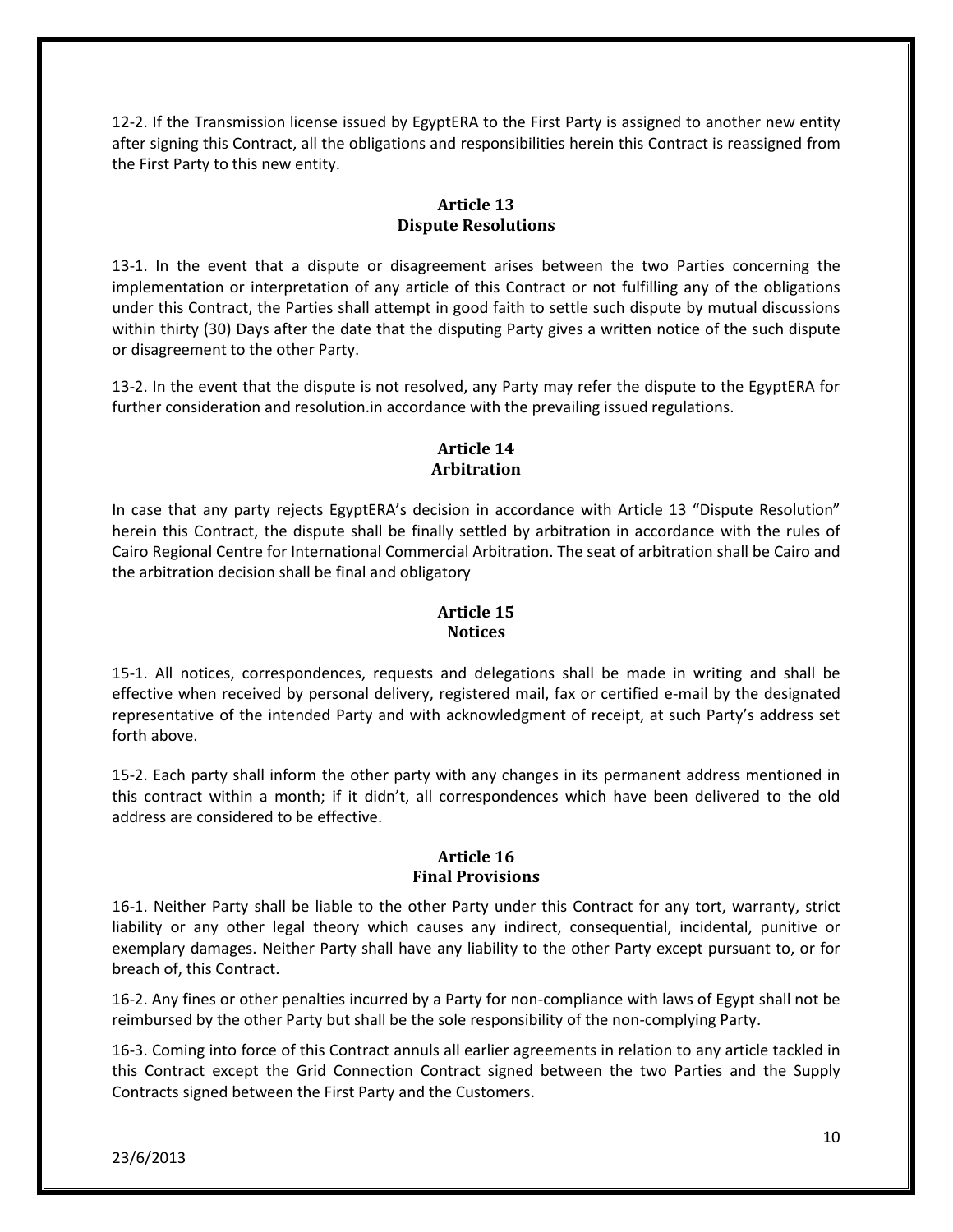16-4. All the contents of this Contract and all confidential information and data acquired or received by either Party in connection with this Contract shall not be made known to any third party without the prior written consent of the other Party. This restriction does not apply to the disclosure of contents or information:

- a. to any consultants, banks, financiers, insurers or advisor or to a third party approved by both Parties
- b. to the EgyptERA in the course of regulatory proceedings;
- c. In compliance with the order of any court of competent jurisdiction.
- d. to the extent that it is or becomes available to the public through no breach of this Contract. 16- 5. No public announcement or statement regarding the signature, performance or termination of this Contract shall be issued or made unless both Parties shall have been furnished with a copy of the proposed announcement or statement and shall have approved it, such approval not to be unreasonably withheld or delayed; provided that neither Party shall be prohibited from issuing or making a public announcement or statement which is required to be made to comply with any applicable laws or regulation.

This Contract has been drawn up in Three (3) originals. Each Party shall receive one original and EgyptERA shall also receive one

| For The First Party,                             | For The Second Party, |  |
|--------------------------------------------------|-----------------------|--|
| <b>Egyptian Electricity Transmission Company</b> |                       |  |
|                                                  |                       |  |
| Name: Mr. Fatahallah Mohamed Lotfy Shalaby       |                       |  |
| Title: Chairman                                  | Title: Chairman       |  |
| Signature                                        | Signature             |  |
| Date                                             |                       |  |
|                                                  |                       |  |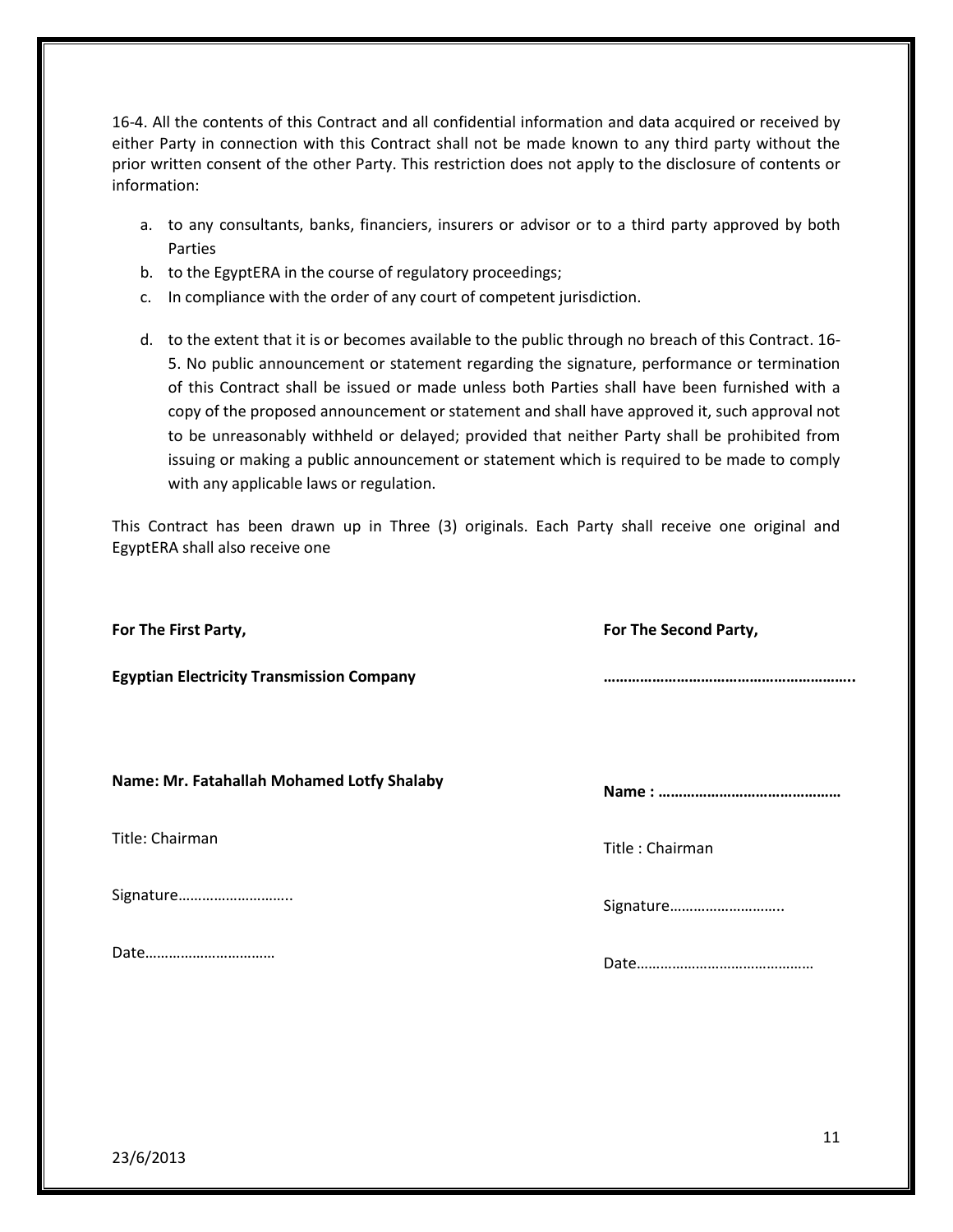# **Appendix 1 Network Access Tariff**

| <b>Voltage Level</b>                    | <b>Network Access Tariff</b> |  |
|-----------------------------------------|------------------------------|--|
|                                         | (Piasters / kWh)             |  |
| Extra High Voltage                      |                              |  |
| (132 kV up to 220 kV and above)         |                              |  |
| High Voltage                            |                              |  |
| (33 kV up to 66 kV)                     |                              |  |
| Medium Voltage (Distribution Companies) |                              |  |
| (6.6 kV up to 22kV)                     |                              |  |

- The Network Access Tariff for any Voltage level includes the following :
	- o the cost of the transmission network on the voltage level in addition to the higher voltages
	- o The cost of the purchase of network losses equal to the average production cost of the thermal power plants
- The Network Access Tariff doesn't depend on the distance between the Connection Points and Delivery Points.
- The Network Access Tariff applies to both Peak and Off Peak periods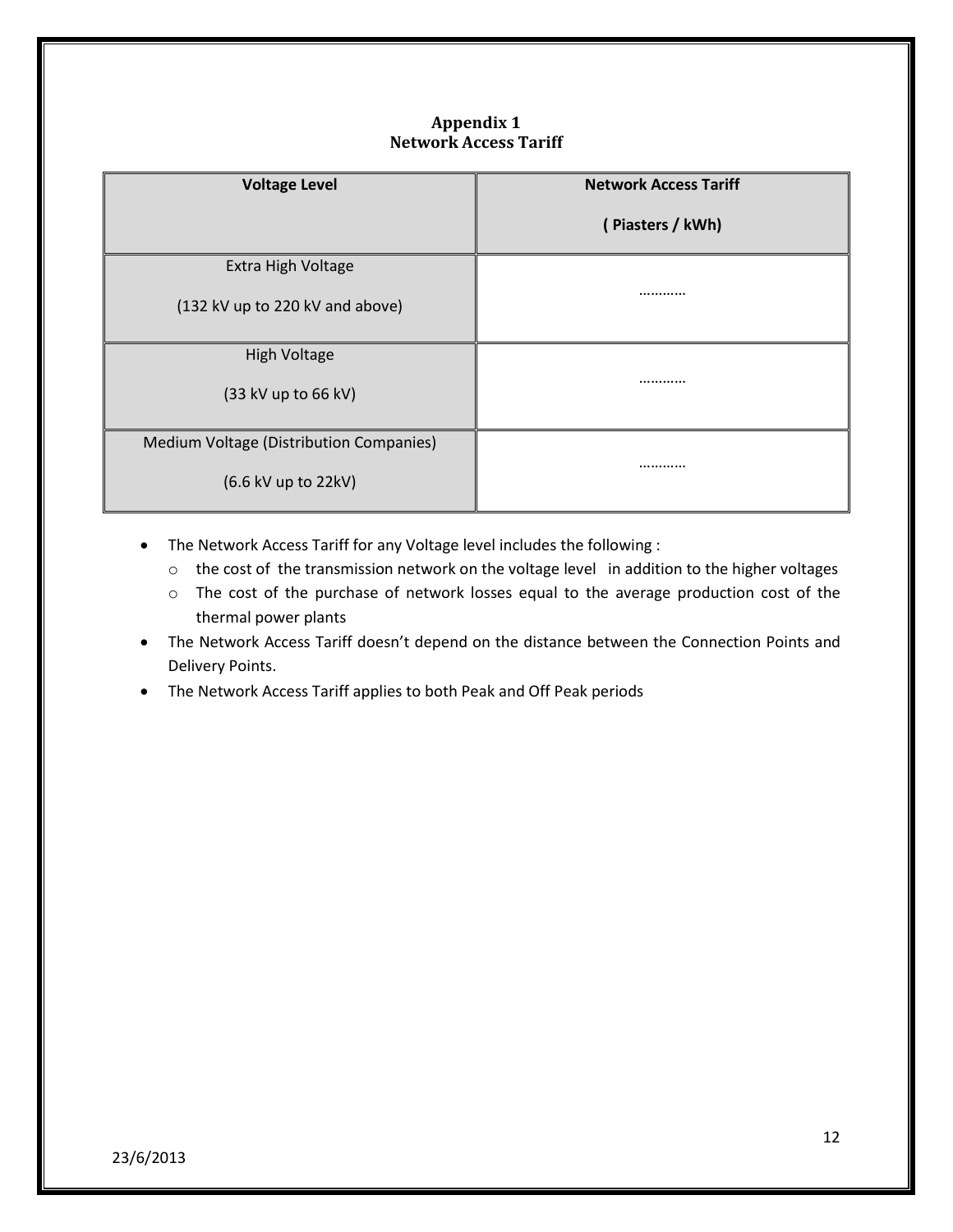# **Appendix 2 Data sheet of Power Plant owned by the Second Party**

The data of the Second Party's Power Plant are summarized as follows:

- 1. Basic Data and include:
	- Plant Name:
	- Plant Type:
	- Number of Units and Capacity of Each in MW:
	- Total Installed Capacity in MW:
	- Fuel Type:
	- Plant's Commercial Operation Date:
- 2. Single Line Diagram for the Power Plant demonstrating Connection Points locations
- 3. Data of the Installed Metering Equipment
- 4. All other Data required in the Grid Code

| No. | <b>Connection Points</b> | Meter No. | Properties and Type of Metering<br><b>Equipment Installed at Connection</b><br>Points | <b>Accuracy Level</b> |
|-----|--------------------------|-----------|---------------------------------------------------------------------------------------|-----------------------|
|     |                          |           |                                                                                       |                       |
|     |                          |           |                                                                                       |                       |
| ર   |                          |           |                                                                                       |                       |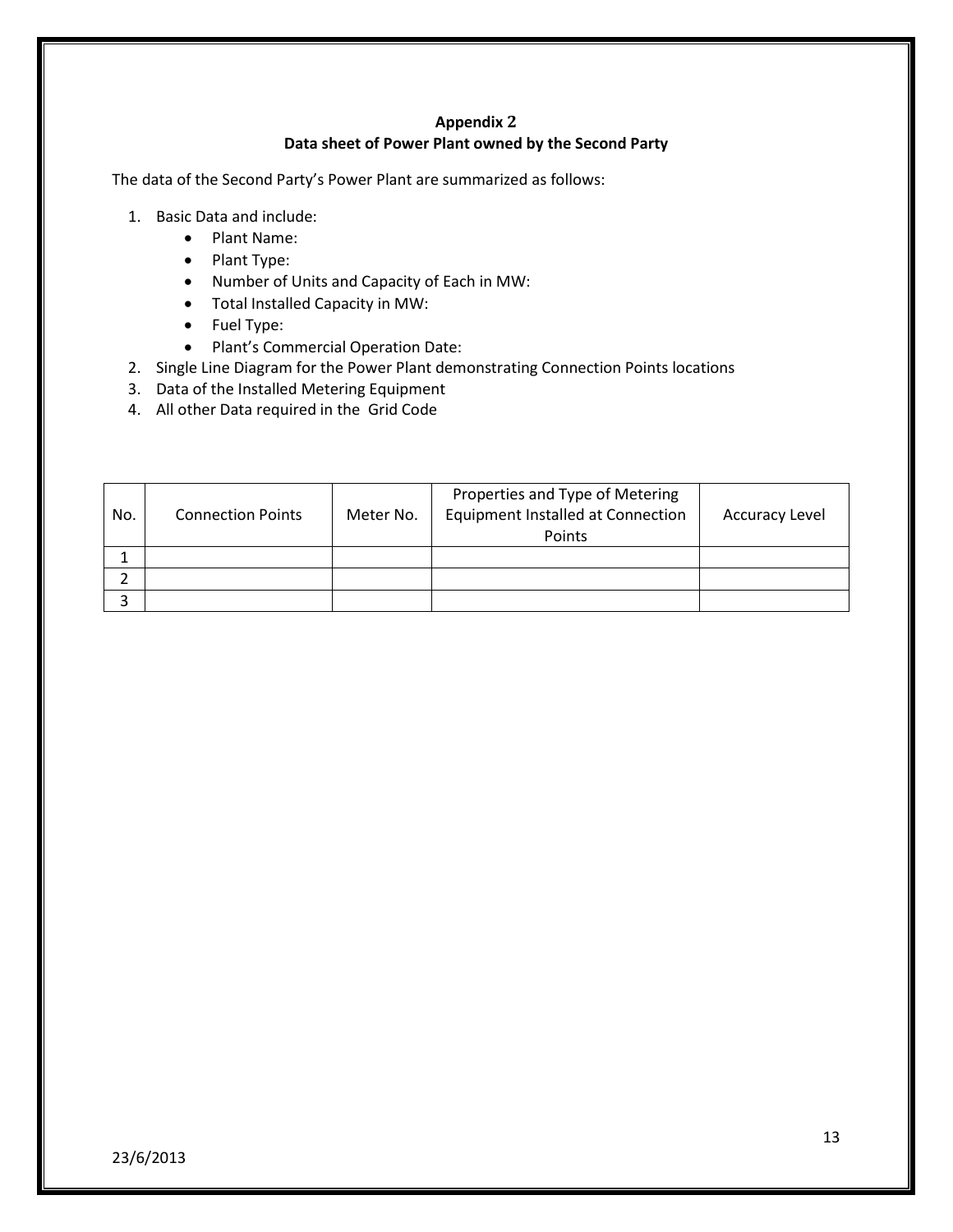# **Appendix 3 Data Sheet of the Customers contracted with the Second Party**

1. Data sheet of Customers Contracted with the Second Party (all the required data must be fulfilled for every Customer who contracted to purchase the electric energy from the Power Plant subject to this Contract):

| No. | Customer's<br>Name | Activity<br>Type | Activity<br>Location | Feed-in<br>Voltage<br>(kV) | Contractual<br>Capacity<br>(kW) | <b>Amount of Energy</b><br>Purchased(kWh/month) |
|-----|--------------------|------------------|----------------------|----------------------------|---------------------------------|-------------------------------------------------|
|     |                    |                  |                      |                            |                                 |                                                 |
|     |                    |                  |                      |                            |                                 |                                                 |
|     |                    |                  |                      |                            |                                 |                                                 |

2. Data Sheet of Installed Metering Equipment:

| No. | Delivery Points from<br>the Grid | Meter No. | Properties and Type of Metering<br>Equipment Installed at Delivery<br>Points | Accuracy<br>Level |
|-----|----------------------------------|-----------|------------------------------------------------------------------------------|-------------------|
|     |                                  |           |                                                                              |                   |
|     |                                  |           |                                                                              |                   |
|     |                                  |           |                                                                              |                   |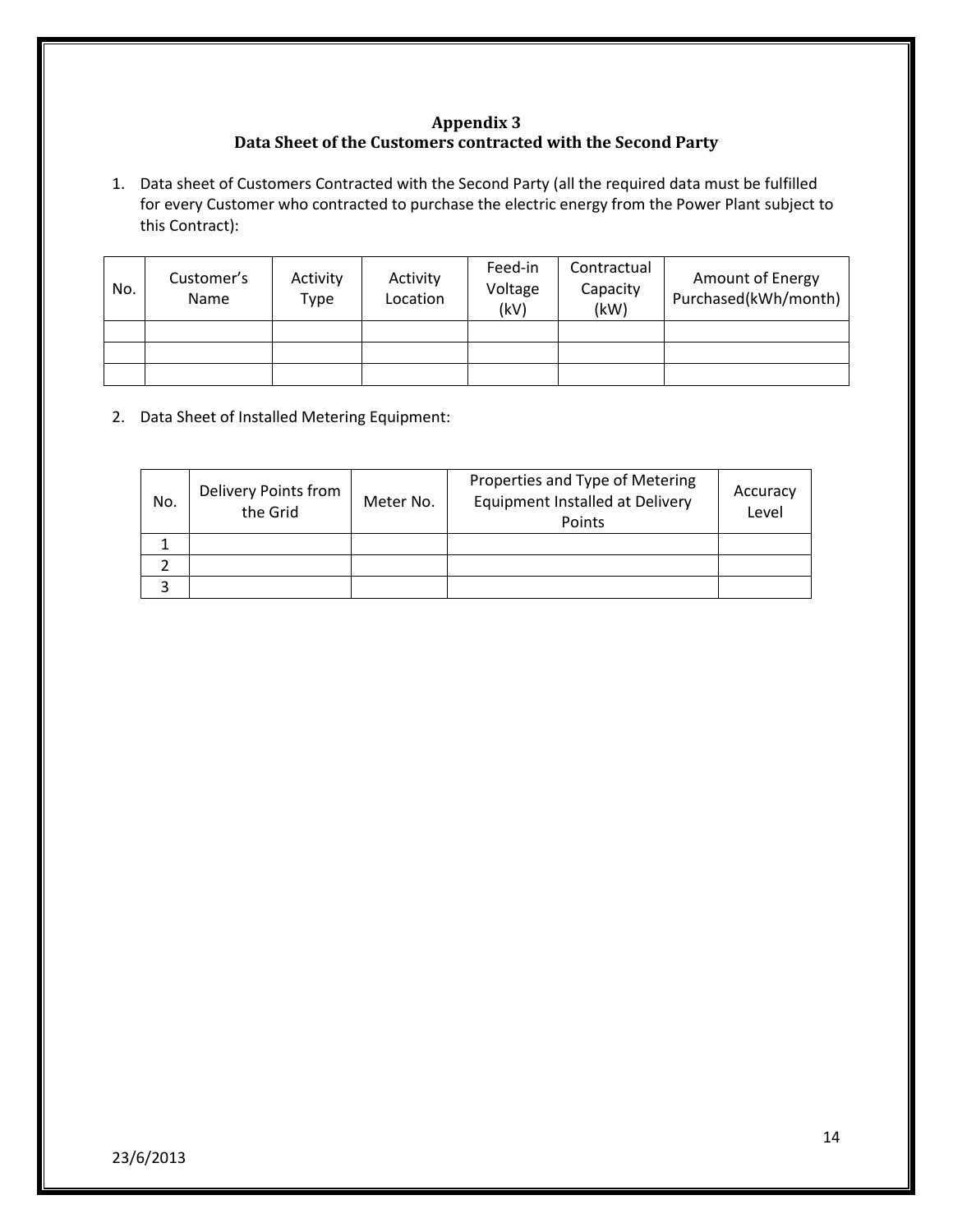# **Appendix 4 Calculation of Monthly Invoice**

## *Total Transmitted Energy*

Total net energy produced from the Power Plant which has been metered by metering equipment at the Connection Points during the Billing Period

| Total Transmitted Energy (kWh) | <b>Total Transmitted Energy (kWh)</b><br>(On-Peak Period) | <b>Total Transmitted Energy (kWh)</b><br>Off-Peak Period |
|--------------------------------|-----------------------------------------------------------|----------------------------------------------------------|
|                                |                                                           |                                                          |

## *Peak Period*

- *On-Peak Period during Winter is from 5.00 PM to 9.00 PM.*
- *On-Peak Period during Summer is from 7.30 PM to 11.30 PM.*
- *The Winter Season starts from October the 1st till April 30 , whereas the Summer Season start from May the 1st till September 30.*

# *The Transmitted Energy Distributed to Customers*

| No.                     | <b>Customer's Name</b> | <b>Transmission Voltage</b><br>Level<br>(kV) |                | <b>Energy Sold from the Second Party to</b><br>each Customer<br>(kWh) |              |  |
|-------------------------|------------------------|----------------------------------------------|----------------|-----------------------------------------------------------------------|--------------|--|
|                         |                        |                                              | <b>On Peak</b> | <b>Off Peak</b>                                                       | <b>Total</b> |  |
| $\mathbf{1}$            |                        |                                              |                |                                                                       |              |  |
| $\overline{2}$          |                        |                                              |                |                                                                       |              |  |
| $\overline{\mathbf{3}}$ |                        |                                              |                |                                                                       |              |  |
| $\boldsymbol{4}$        |                        |                                              |                |                                                                       |              |  |
| 5                       |                        |                                              |                |                                                                       |              |  |
| <b>Total</b>            |                        |                                              |                |                                                                       |              |  |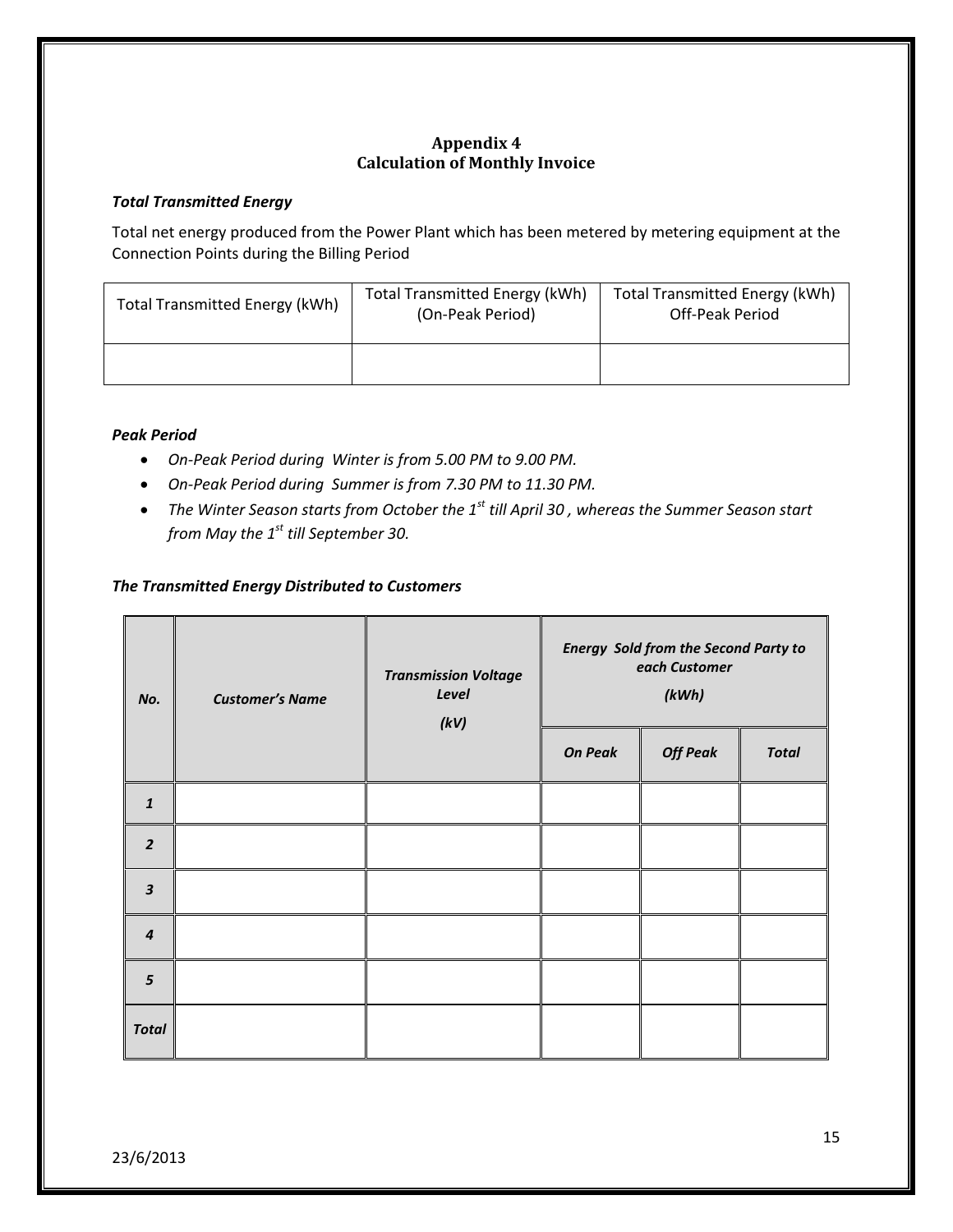#### *Notes:*

- $\triangleright$  The total Energy sold by the Second Party during the Billing Period is usually equal to the Total Transmitted Energy.
- $\triangleright$  In the event the Transmitted Energy is more than the total Sold Energy to the Customers, the Second Party is obliged to pay the Network Access Tariff for the excess energy at the average weighted Network Access Tariff during the Billing Period (the division of "summation of Network Access Tariff X Amount of Energy Sold by the Second Party to each Customer" by "the total amount of Energy Sold to all Customers "). In case of renewable energy (solar –wind),the clauses concerning the Energy Banking set forth in the Addendum to the Power Supply Contract shall apply.
- $\triangleright$  Transmission voltage level is specified pursuant to Article (5) herein this Contract.

## *Monthly Invoice*

*Network Access Charge for each Customer/month* = *Energy sold by the Second Party to the Customer × Network Access Tariff (defined in Appendix (1) according to the Customer transmission voltage level)*

The **Invoice Amount** = Sum of the Network Access Charges for all Network User's Customers.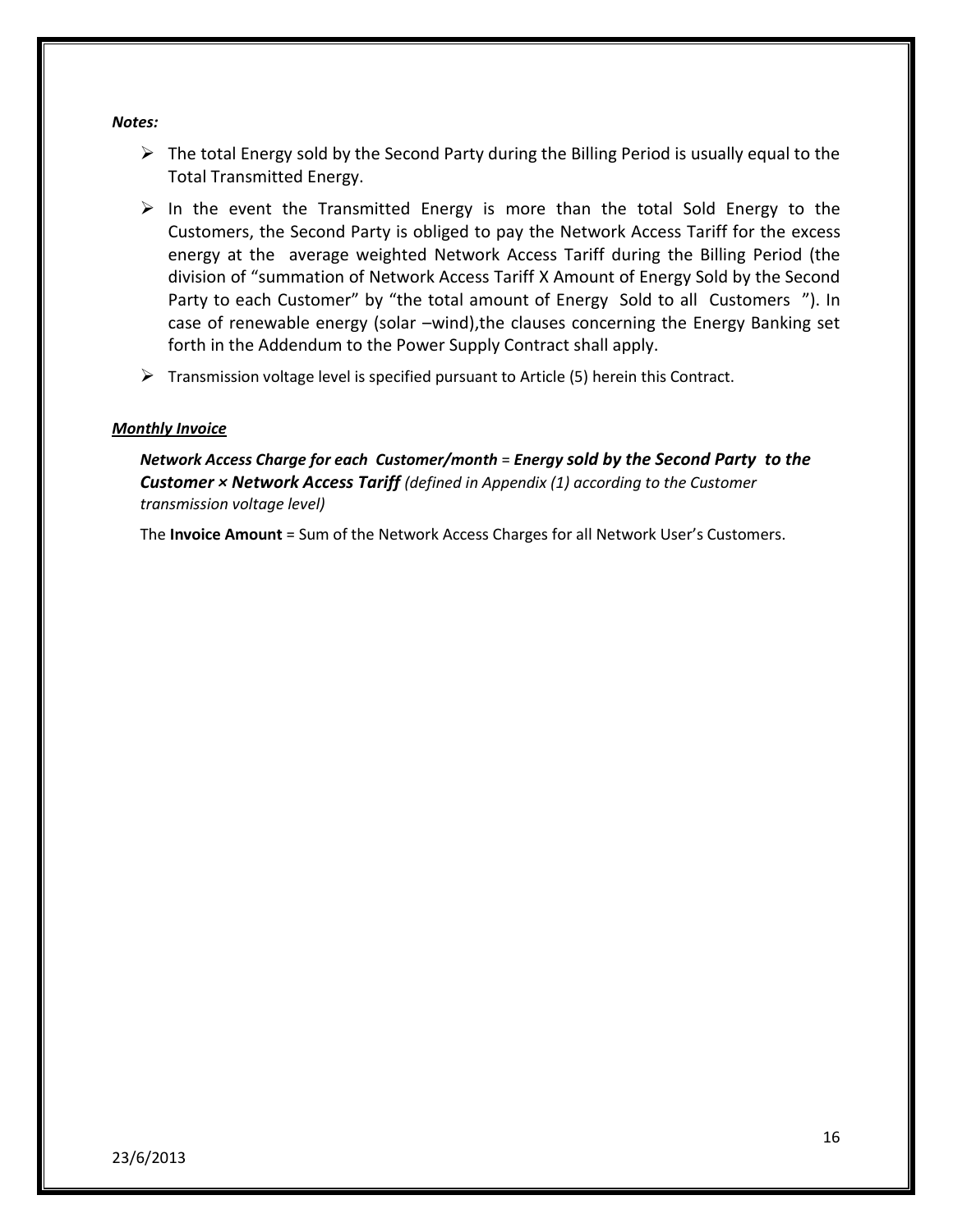## **Appendix 5 Draft Minuets of Meeting Between The Parties for the Energization of Interconnection Facilities for testing**

*[ERA / EETC to propose a draft]*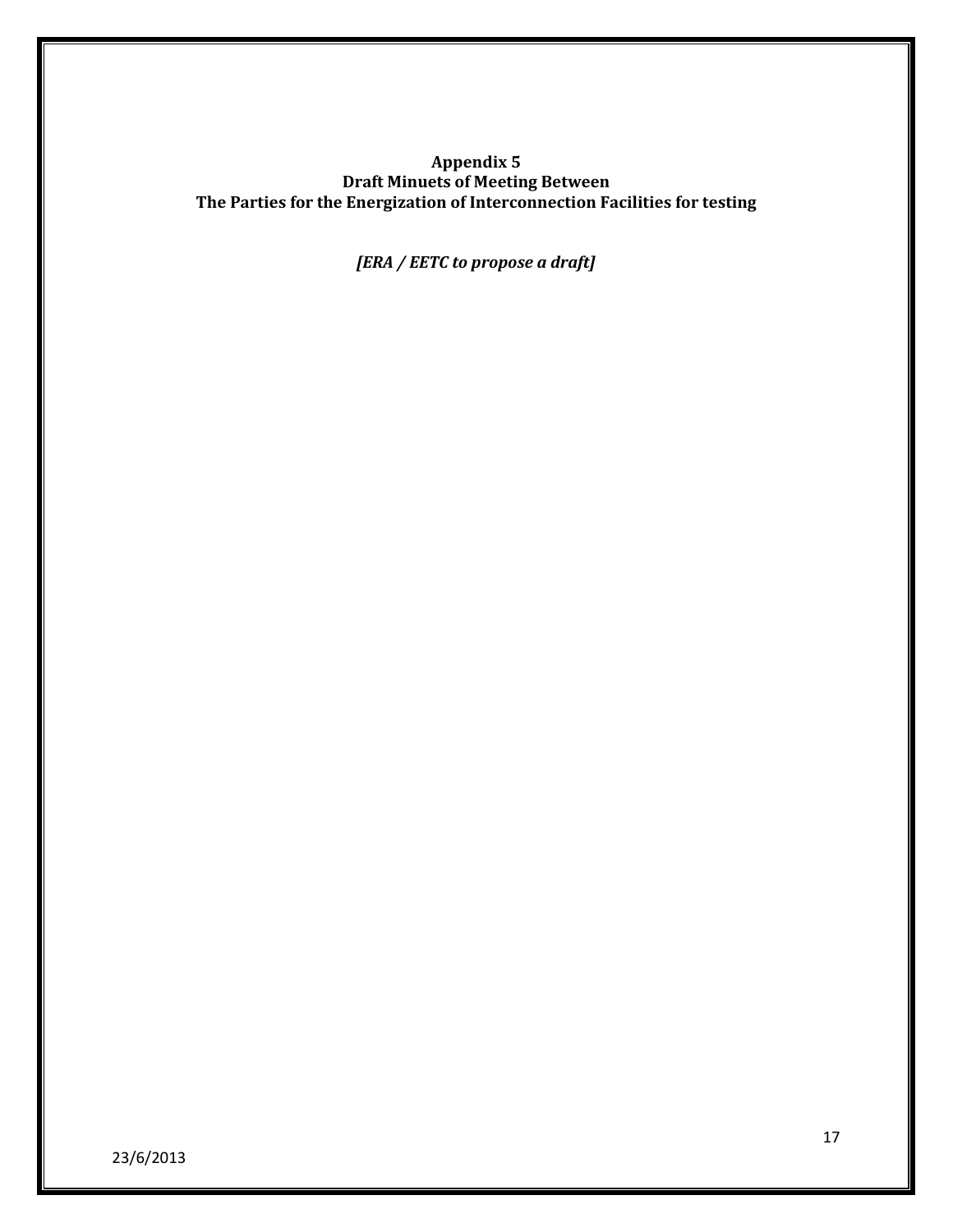## **Appendix 6 Metering Code**

*[draft Code to be Attached ]*